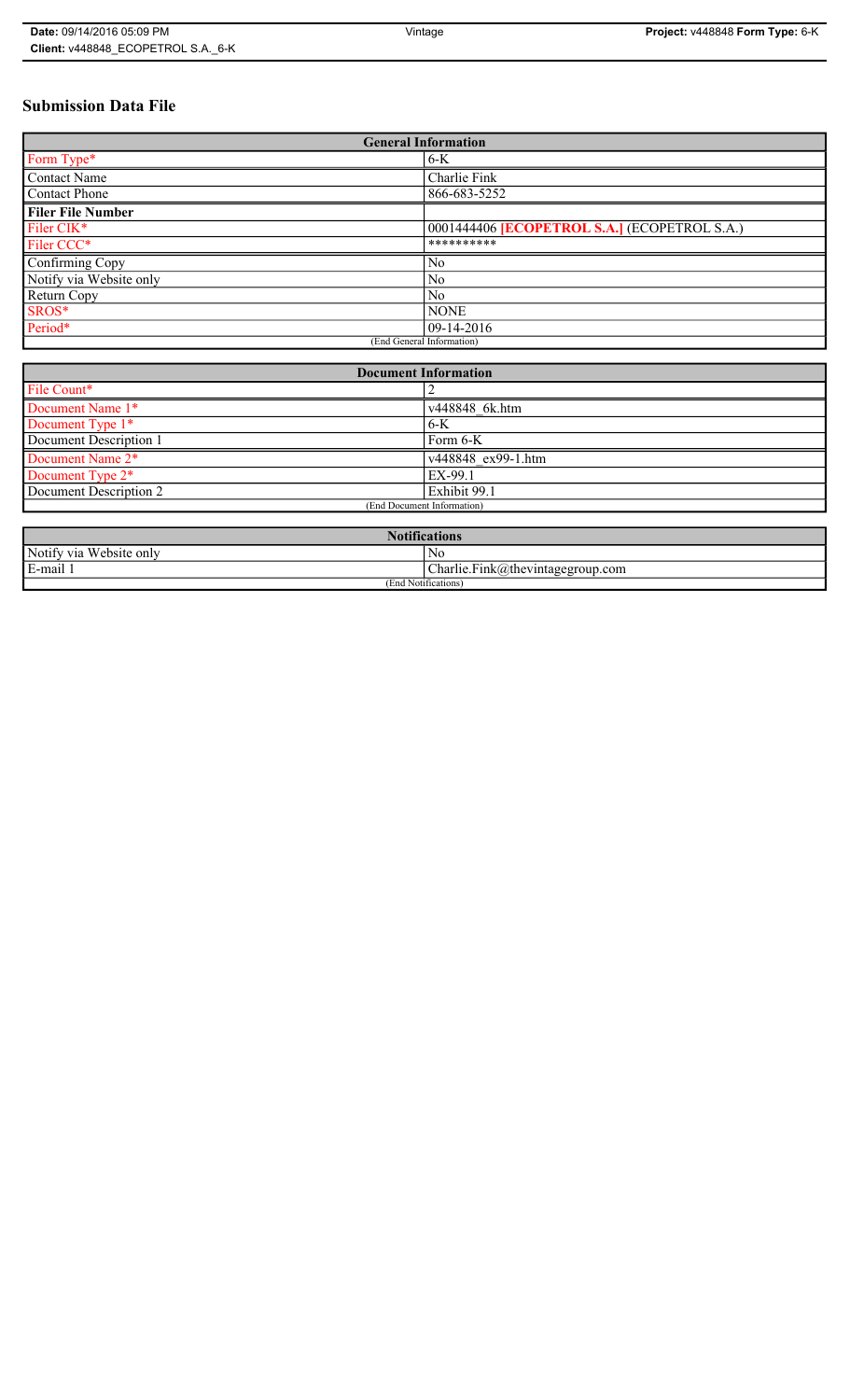#### **UNITED STATES SECURITIES AND EXCHANGE COMMISSION Washington, D.C. 20549**

### **FORM 6-K**

#### **REPORT OF FOREIGN PRIVATE ISSUER PURSUANT TO RULE 13a-16 OR 15d-16 UNDER THE SECURITIES EXCHANGE ACT OF 1934**

For the month of September, 2016 Commission File Number 001-34175

ECOPETROL S.A.

(Exact name of registrant as specified in its charter)

N.A.

(Translation of registrant's name into English)

COLOMBIA

(Jurisdiction of incorporation or organization)

Carrera 13 No. 36 – 24

BOGOTA D.C. – COLOMBIA (Address of principal executive offices)

Indicate by check mark whether the registrant files or will file annual reports under cover of Form 20-F or Form 40-F.

Form 20-F  $\boxtimes$  Form 40-F  $\Box$ 

Indicate by check mark if the registrant is submitting the Form 6-K in paper as permitted by Regulation S-T Rule 101(b)(1)

 $Yes \Box$  No  $\boxtimes$ 

Indicate by check mark if the registrant is submitting the Form 6-K in paper as permitted by Regulation S-T Rule 101(b)(7)

 $Yes \Box$  No  $\boxtimes$ 

Indicate by check mark whether the registrant by furnishing the information contained in this form is also thereby furnishing the information to the Commission pursuant to Rule 12g3-2(b) under the Securities Exchange Act of 1934.

 $Yes \Box$  No  $\boxtimes$ 

If "Yes" is marked, indicate below the file number assigned to the registrant in connection with Rule 12g3-2(b): 82- N/A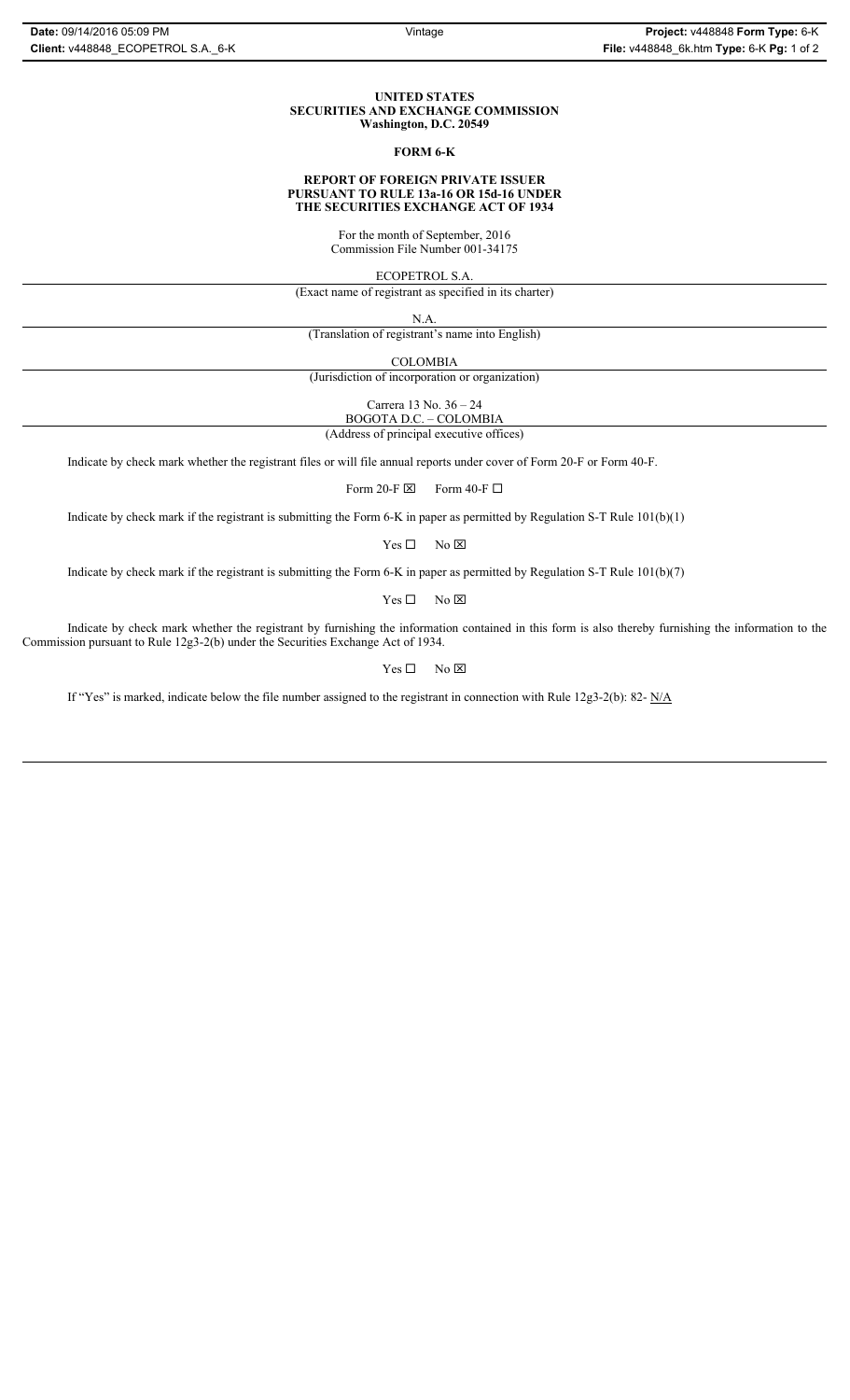Pursuant to the requirements of the Securities Exchange Act of 1934, the registrant has duly caused this report to be signed on its behalf by the undersigned, thereunto duly authorized.

Ecopetrol S.A.

By: /s/ María Fernanda Suárez Name: María Fernanda Suárez Title: Chief Financial Officer

Date: September 14, 2016

# **SIGNATURES**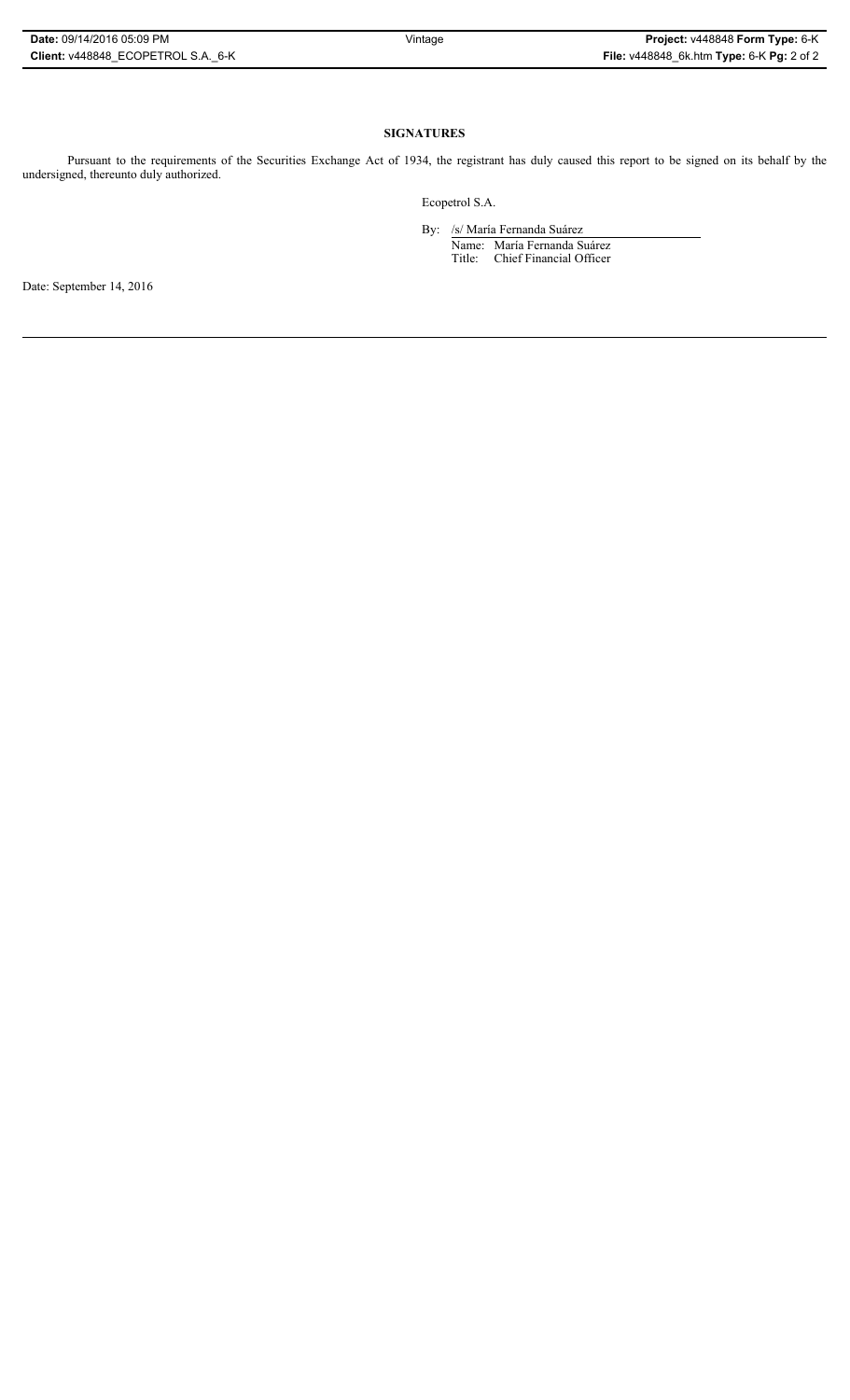### **Date:** 09/14/2016 05:09 PM Vintage **Project:** v448848 **Form Type:** 6-K **Client:** v448848\_ECOPETROL S.A.\_6-K **File:** v448848\_ex99-1.htm **Type:** EX-99.1 **Pg:** 1 of 2

## **Exhibit 99.1**

Composition of the Board of Directors of Ecopetrol S.A.

Ecopetrol S.A. (BVC: ECOPETROL; NYSE: EC) hereby announces the decision, by the Extraordinary Shareholders' Meeting held today, regarding the election of the new Board of Directors for the period September 2016 to March 2017.

In accordance with the decision by the highest governing body, the Board of Directors of Ecopetrol S.A. shall be as follows:

| Director                                     | Type of Director                                                                                       |  |
|----------------------------------------------|--------------------------------------------------------------------------------------------------------|--|
| Minister of Finance and Public Credit        | Non Independent Representative                                                                         |  |
| Director of the National Planning Department | Non Independent Representative                                                                         |  |
| Yesid Reyes Alvarado                         | Independent Representative                                                                             |  |
| Ana Milena López Rocha                       | Non Independent Representative                                                                         |  |
| Jaime Ardila Gómez                           | Independent Representative                                                                             |  |
| Carlos Cure Cure                             | Independent Representative                                                                             |  |
| Joaquín Moreno Uribe                         | <b>Independent Representative</b>                                                                      |  |
| Horacio Ferreira Rueda                       | Independent Representative – postulated by the oil<br>producing departments operated by Ecopetrol      |  |
| Juan José Echavarría Soto                    | Independent Representative – postulated by ten $(10)$<br>minority shareholders with major shareholding |  |

### **Bogota, September 14, 2016**

*Ecopetrol is the largest company in Colombia and is an integrated oil & gas company; it is among the top 50 oil companies in the world and among the four top ones in Latin America. Besides Colombia - where it generates over 60% of the national production - it has exploration and production activities in Brazil, Peru & the US (Gulf of Mexico). Ecopetrol owns the largest refinery in Colombia and most of the pipeline and multi-product pipeline network in the country, and is significantly increasing its participation in bio-fuels.*